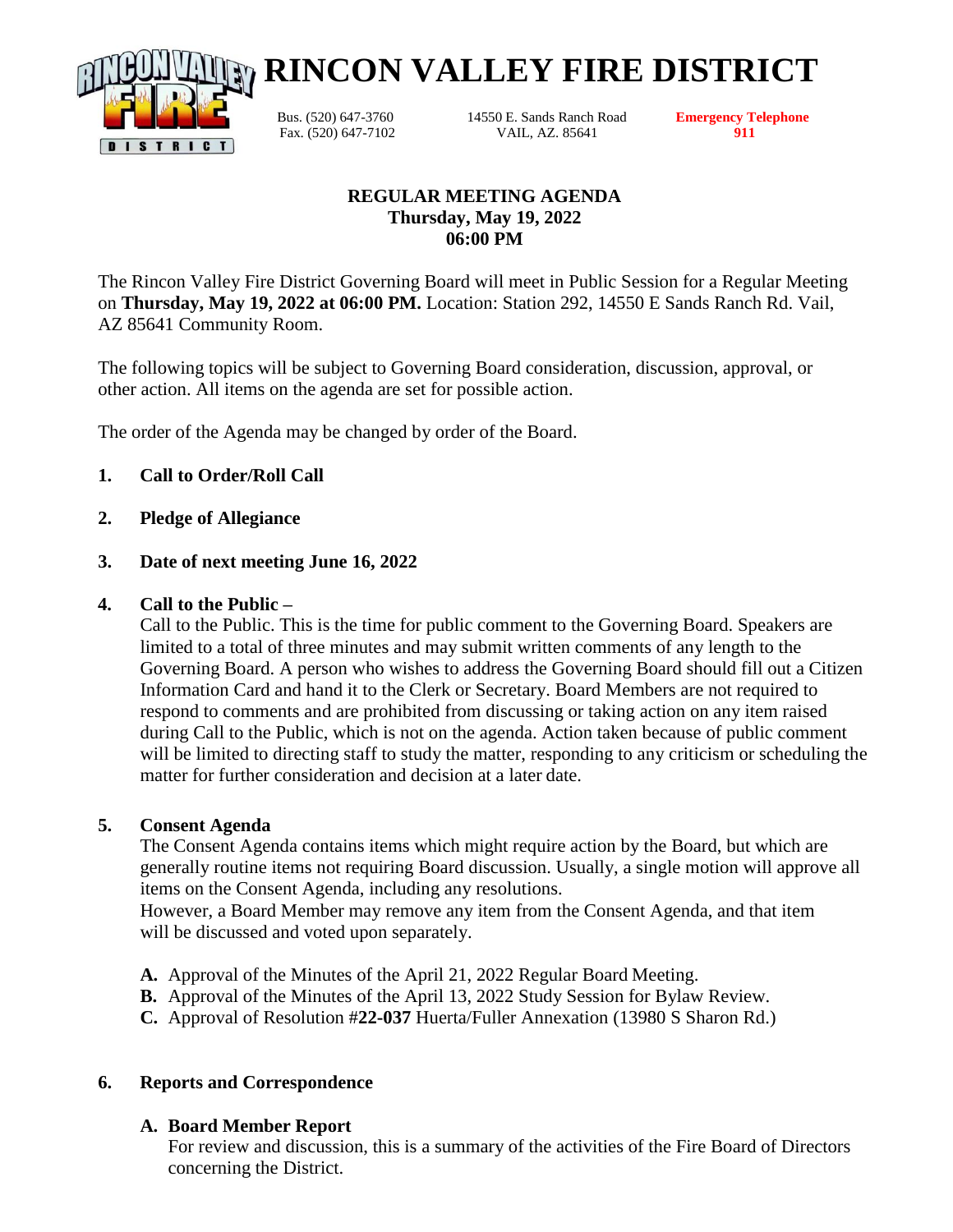## **B. Fire Chief's Report**

For review and discussion, this is a summary of the activities of the Fire Chief and Administrative Staff concerning each of the Districts Divisions including: Fire/Rescue Operations, Administrative Services, and Support Services.

### **C. Financial Reports**

Review, discussion and possible action, of the district's financial status including monthly summary reports:

- Monthly Board Financial Report, Revenue and Expenditure Reports, Real Estate Tax Revenue, Monthly Bond Report and Monthly Capital Fund Reports.
- The Board will be asked to approve the District's Monthly Disbursements Report.
- The Board will be asked to approve the Monthly Bank Statements and Reconciliations.

### **7. Unfinished Business**

- **A. 2022-029 - Review, discussion and possible action to purchase land for future fire station 293.**
- **B. 2022-032 – Review, discussion, and possible action to amend the District Board Bylaws.**
- **C. 2022-047 - Review, discussion, and possible action to enter into an agreement for internet services from Rincon Wireless.**

**Possible Executive Session – Succession planning for the Fire Chief position.** The law specifies the purposes for which an executive session may be called and are narrowly defined in the law as follows: (A.R.S. §38-431.03. A)

1. Discussion or consideration of employment, assignment, appointment, promotion, demotion, dismissal, salaries, disciplining or resignation of a public officer, appointee or employee of any public body, except that, with the exception of salary discussions, an officer, appointee or employee may demand that the discussion or consideration occur at a public meeting. The public body shall provide the officer, appointee or employee with written notice of the executive session as is appropriate but not less than twenty-four hours for the officer, appointee or employee to determine whether the discussion or consideration should occur at a public meeting.

### **D. 2022-037 – Review, discussion, and possible action concerning succession planning of the Fire Chief position.**

#### **8. Public Hearing on the Rincon Valley Fire District Budget for Fiscal Year 2022/2023.**

This is an opportunity for the public to address the Board, make comments, and ask questions regarding the budget. Please state your name and address. Comments are limited to 3 minutes.

#### **A. Open Public Meeting**

## **B. Close Public Meeting**

#### **9. Budget Adoption**

Review, discussion and possible action regarding approval of Rincon Valley Fire District's Fiscal Year 2022/2023 budget and adoption of Resolution # 22-038 formally adopting the Rincon Valley Fire District's Fiscal Year 2022/2023 Budget.